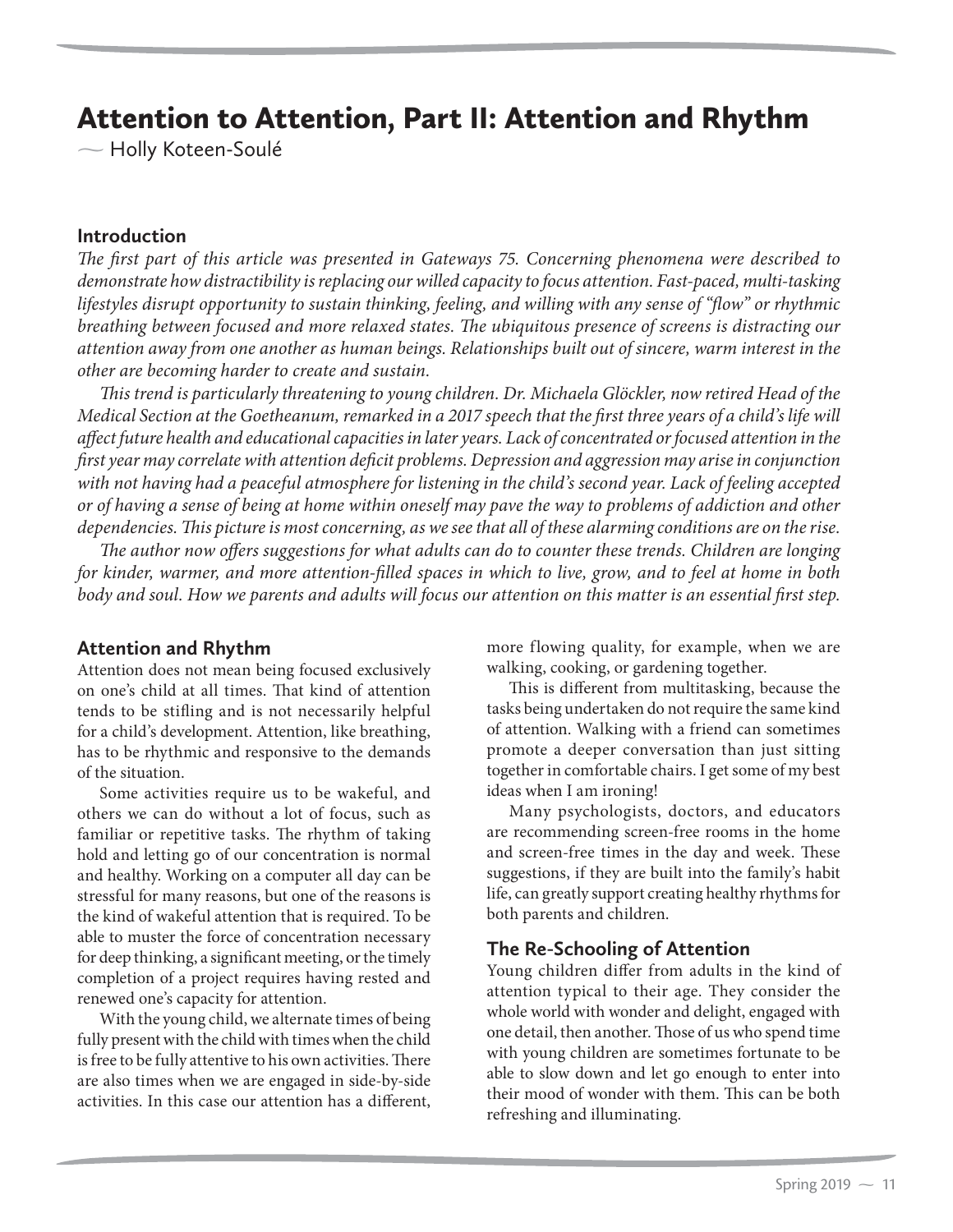Georg Kühlewind, in *From Normal to Healthy*, describes the differences between a child's and an adult's perceptions.

 Above all, perceiving in a child is based far less on predetermined concepts, because these have not been formed. This is why the activity of the senses is more intense; everything has to be looked at, touched and listened to. Also, this intense sense activity is still intertwined with the world of feelings, and the feelings are partly cognitive, that is really feeling, feeling toward the outside, not the self-feeling of the adult. The wonder of discovery and the wonder of mental experience are still united. The capacity for devoted attention is much greater in children than in adults, and this is so to the extent that the child does not yet turn his attention egotistically to himself. Psychic experience is multicolored and many-sided and can be characterized by joy. The joy does not apply to the thing perceived, but to perceiving itself. Or rather, perceiving is not yet as separated from the object as for the adult. (Kühlewind at 142)

A rich tapestry of sensory, feeling, and cognitive perceptions that are outwardly oriented and not egocentric can arise from devoted attention. This way of being and attending to the world, which is completely natural in a small child, is the conscious goal of many a mindful adult!

Towards this end, Kühlewind offers us three relevant pieces of advice: (1) Valuable practical experience in freedom of will can be gained by learning to concentrate our attention. (2) The intensity of our sense perceptions can be strengthened "with light, careful attention." (3) Both of these practices can help us transform our cultural addiction to external, passive pleasures into creative, artistic joy. (143)

Attention is important in a mindfulness practice, but no less important in everyday living, according to psychologist Mihaly Csikszentmihalyi. Csikszentmihalyi initially studied creative and artistic individuals, and coined the concept of "flow" to characterize what is common about their experiences. In a subsequent study, he documented stories of ordinary people who also found flow in many aspects of their lives, including work, hobbies, and relationships.

Csikszentmihalyi characterizes flow as a state of complete immersion in an activity that is intrinsically rewarding and that lifts the course of one's life to a different level. The intense absorption in such a state is more like the joy for joy's sake of the small child, than typical pleasure. "The important thing is to enjoy the activity for its own sake and to know that what matters is not the result, but the control one is acquiring over one's attention" (Csikszentmihalyi at 129). He maintains that while it is usually difficult to change the external circumstances of one's life, changing the focus of one's attention, and thereby the contents of one's consciousness, is a much more reliable way to achieve a feeling of fulfillment.

Our children not only benefit from the attention that we offer to them directly, but also from witnessing the quality of attention that we cultivate in ourselves, including our interest in others and in the world around us.

# **Attention as Love**

Attention and consciousness are all-encompassing topics, and it is helpful that we are able to study ourselves in addition to working with the research of others.

Through the course of this exploration, I have also begun to understand that, whether one is the giver, the receiver, or sharing an experience with others, attention in the fullest sense involves all of our soul faculties—thinking, feeling and willing. As Mary Oliver, the poet, wrote in elegiac praise of her partner, a photographer, "Attention without feeling … is only report."